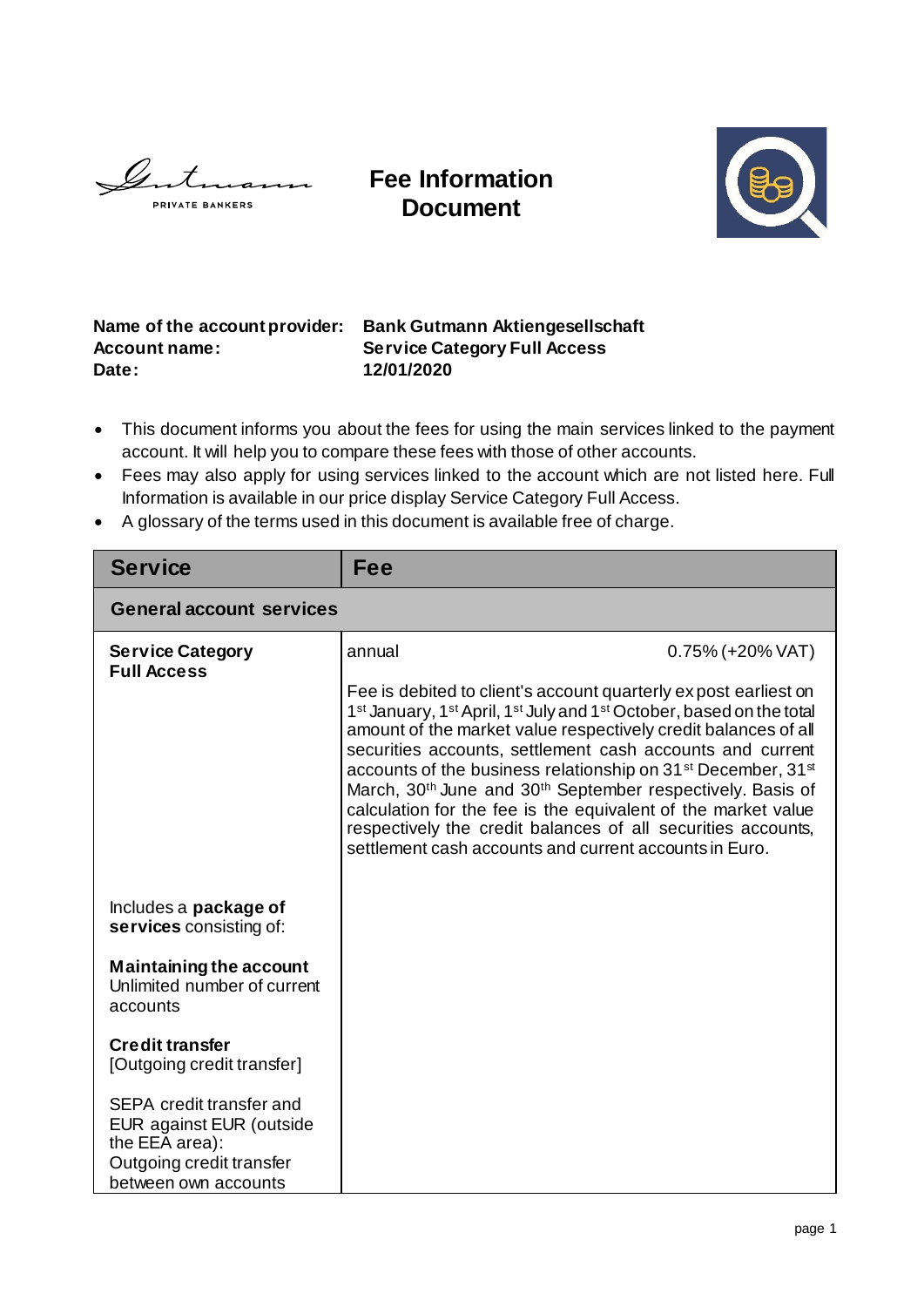| (payer and payee are<br>identical)                                                                                                                                           |  |
|------------------------------------------------------------------------------------------------------------------------------------------------------------------------------|--|
| Incoming credit transfer                                                                                                                                                     |  |
| SEPA credit transfer and<br>EUR against EUR (outside<br>the EEA area)                                                                                                        |  |
| Foreign currency against<br>foreign currency<br>(without conversion)                                                                                                         |  |
| <b>Credit transfer between</b><br>accounts with Bank<br>Gutmann                                                                                                              |  |
| <b>Standing order</b><br>Set up/change/cancellation of<br>a standing order                                                                                                   |  |
| <b>Automatic confirmation of</b><br>execution                                                                                                                                |  |
| <b>Manual confirmation of</b><br>execution                                                                                                                                   |  |
| <b>Claim and/or investigation</b>                                                                                                                                            |  |
| <b>Postal dispatch of account</b><br>statements and records<br>monthly (for clients with<br>Online Reporting or postal<br>correspondence held by the<br>Bank for collection) |  |
| Postal dispatch of account<br>statements and records<br>more often than monthly<br>(daily or weekly)                                                                         |  |
| <b>Requested account</b><br><b>statement</b><br>[Manual dispatch of account<br>statements and records in<br>individual case]                                                 |  |
| Automatic dispatch of<br>account statements and<br>records to a secondary<br>address                                                                                         |  |
| <b>Cash deposit</b><br>[Cash deposit in EUR and<br>foreign currency]                                                                                                         |  |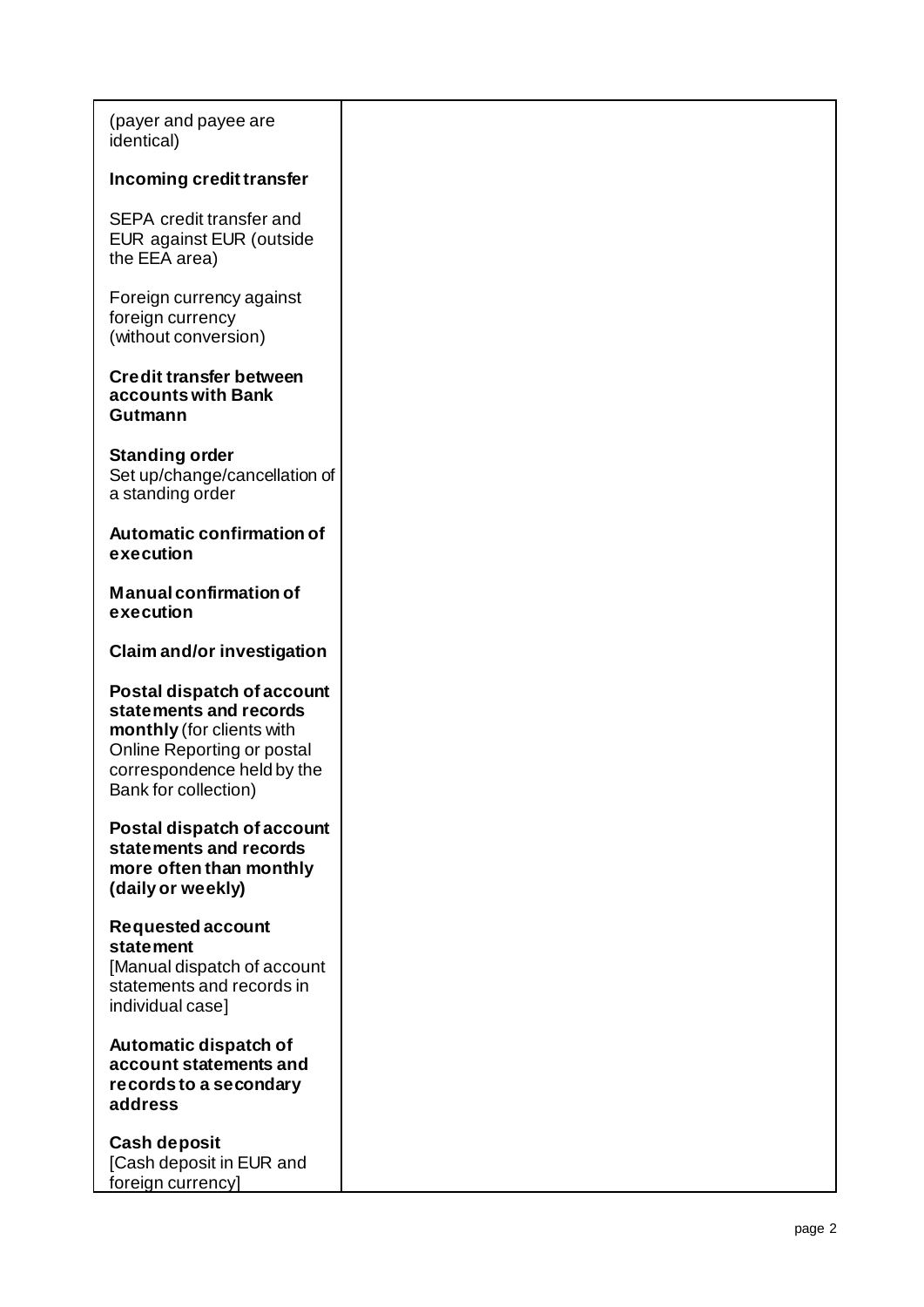| <b>Cash withdrawal</b><br>[Cash withdrawal in EUR and<br>foreign currency] |                                                                                            |  |  |  |
|----------------------------------------------------------------------------|--------------------------------------------------------------------------------------------|--|--|--|
| <b>Collection of Bank</b><br><b>Gutmann checks</b>                         |                                                                                            |  |  |  |
| Providing debit card<br>[ATM Card]<br>up to two debit cards<br>included    |                                                                                            |  |  |  |
| Services beyond these<br>quantities will be charged<br>separately.         |                                                                                            |  |  |  |
| <b>Online banking</b>                                                      | Service not available                                                                      |  |  |  |
| <b>Payments (excluding cards)</b>                                          |                                                                                            |  |  |  |
| <b>Credit transfer</b>                                                     | SEPA credit transfer and EUR against EUR                                                   |  |  |  |
| [Outgoing credit transfer]                                                 | (outside the EEA area)<br>0.25% handling fee<br>(min. EUR 30.00 per credit transfer)       |  |  |  |
|                                                                            | Foreign currency against EUR<br>0.25% exchange fee<br>(min. EUR 30.00 per credit transfer) |  |  |  |
|                                                                            | Foreign currency against foreign currency<br>(without conversion)                          |  |  |  |
|                                                                            | 0.25% treatment fee<br>(min. EUR 30.00 per credit transfer)                                |  |  |  |
|                                                                            | Foreign currency against foreign currency<br>(with conversion)                             |  |  |  |
|                                                                            | 0.25% exchange fee<br>(min. EUR 30.00 per credit transfer)                                 |  |  |  |
|                                                                            | Rush order<br>additional EUR 30.00 per credit transfer                                     |  |  |  |
|                                                                            | Third-party charges exceeding EUR 30.00 flat fee<br>in case of fee instruction OUR         |  |  |  |
| Incoming credit transfer                                                   | Foreign currency against EUR<br>0.25% exchange fee<br>(min. EUR 30.00 per credit transfer) |  |  |  |
|                                                                            | Foreign currency against foreign currency<br>(with conversion)                             |  |  |  |
|                                                                            | 0.25% exchange fee<br>(min. EUR 30.00 per credit transfer)                                 |  |  |  |
| <b>Standing order</b>                                                      | Execution                                                                                  |  |  |  |